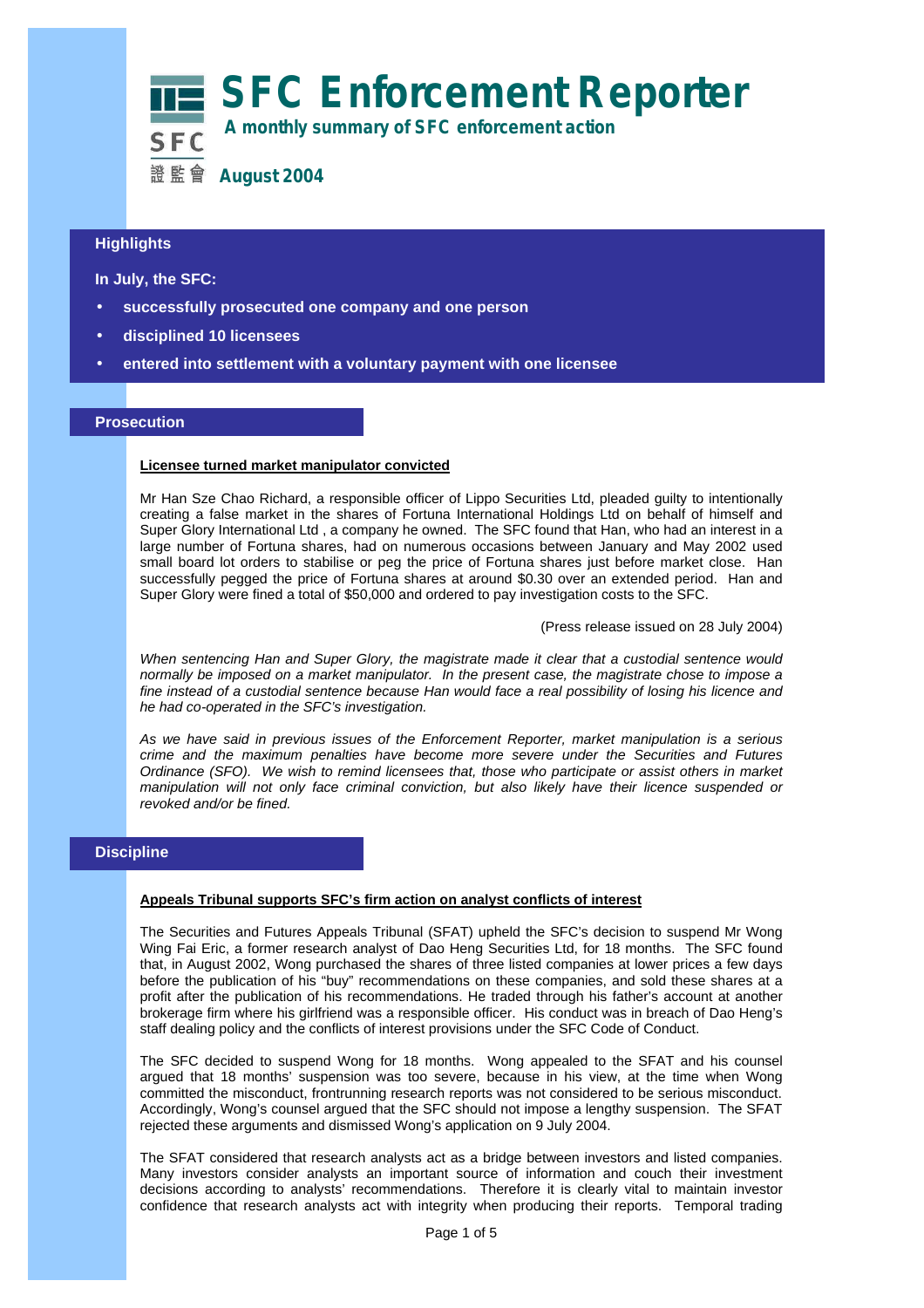## **SFC Enforcement Reporter A monthly summary of SFC enforcement action** 證 監 曾 **August 2004**

restrictions imposed upon analysts are crucial to maintaining the integrity of analysts and avoiding conflicts of interest. The SFAT believed that public interest demands the SFC to take firm action against frontrunning research reports by analysts.

The SFAT recognised that the SFC does not regulate in a "time-warp". The SFC's duty is to respond speedily and efficiently to regulatory infractions. When determining the appropriate penalty, the SFC is entitled to take into account the prevailing market conditions at the time of imposition of the penalty. The SFAT also emphasised that disciplinary actions are punitive and intended to have a deterrent effect. Therefore mitigating factors have less significance within domestic disciplinary regimes as compared with the influence of such factors within the criminal system.

(Press release issued on 2 August 2004)

*This is the first disciplinary action against an analyst for frontrunning research reports. The SFC welcomes the SFAT's confirmation that analyst conflicts of interest must be taken seriously. Analysts have a professional duty to provide objective, independent and unbiased views in their research reports which accurately reflect the prospects of the companies concerned. They must not place their own interests above those of the investing public by dealing in the stocks concerned too soon before or after their reports are issued.* 

*The SFC will focus its enforcement resources on this area and take a strong stance against analysts who abuse the trust that the investing public reposes in them, including by using their research reports to further their personal or a third party's interests. The SFC is currently finalising its conclusions from its public consultation on analyst conflicts of interest, which will expand the existing SFC Code of Conduct and set out more specific guidelines that licensed analysts must follow.* 

## **Appeals Tribunal varies SFC's decisions on FRR breaches by investment advisers**

Pacific Sun Investment Management (Hong Kong) Ltd and its responsible officer, Mr Andrew Pieter Mantel, were each suspended for one month and each fined \$50,000 for breaching the liquid capital requirements under the Financial Resources Rules (FRR). The SFC found that Pacific Sun's liquid capital was in deficit throughout October 2003 despite the fact that it was already forewarned by the SFC of its inability to maintain the required liquid capital. Pacific Sun was given the opportunity to rectify its liquid capital deficiency, but failed to do so until the SFC threatened to shut down its business immediately by imposing a restriction notice. In view of the fact that this was not the first occasion on which Pacific Sun and Mantel were disciplined for similar misconduct, the SFC decided to revoke their licences. They applied to the SFAT for a review of the SFC decision.

The SFAT made its decision on 31 July 2004. The SFAT recognised that Pacific Sun and Mantel were repeat offenders in relation to FRR breaches who made little effort to avoid the liquid capital deficiency despite repeated warnings by the SFC, and that Mantel failed to appreciate the importance of the liquid capital requirements. However, the SFAT attached weight to the fact that, since the coming into force of the SFO, there has been a statutory change of FRR requirements which reduced the liquid capital requirements for licensees who only engage in advising on securities or asset management and do not hold client funds. Therefore, the SFAT decided that Pacific Sun and Mantel should be fined and their licences suspended but not revoked. The SFAT made it clear that the decision would have been different for licensees who hold client assets.

#### (Press release issued on 2 August 2004)

Asian Capital Partners (HK) Ltd and its sole responsible officer, Mr Andrew John Peregrine Korner, were publicly reprimanded for: (i) failing to maintain the required level of net tangible assets between 2001 and April 2003; (ii) failing to notify the SFC in writing; and (iii) failing to file its annual returns and audited financial statements on time.

Korner applied to the SFAT for a review of the SFC decision. The SFAT delivered its determination on 23 July 2004. Similar to the Pacific Sun and Mantel case, the SFAT gave much weight to the fact that since 1 April 2003, a lower capital requirement was established for investment advisers like Korner who do not hold client assets. As such, the SFAT considered that the appropriate penalty for Korner should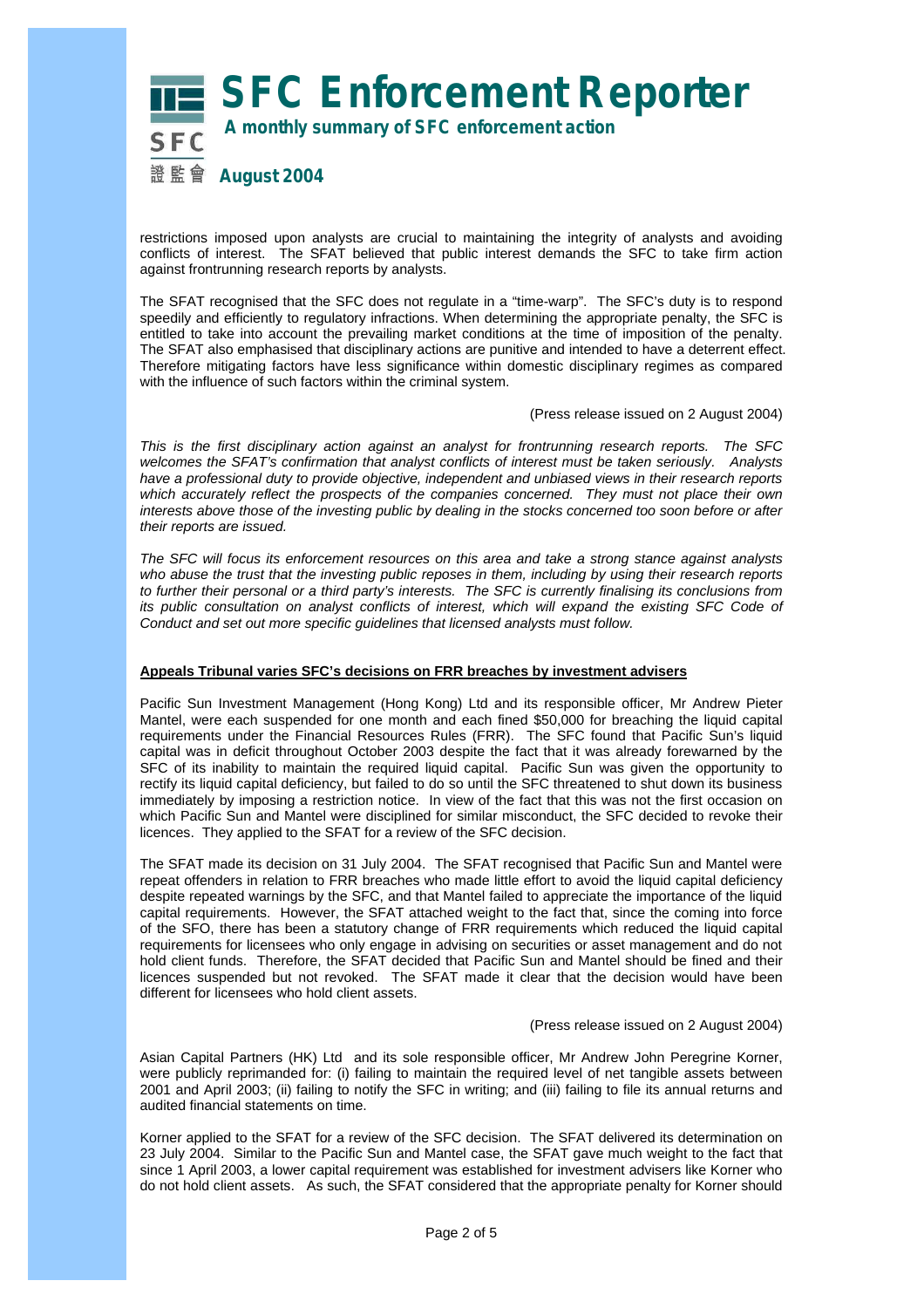

be a reprimand. Notwithstanding this, the SFAT stated that compliance with FRR was important and would assume a greater profile in situations in which a transgressor holds client assets.

(Press release issued on 2 August 2004)

*The SFC respects the decisions of the SFAT. It is clear that the intended checks and balances in the SFO are working.* 

*The existing level of FRR requirements for investment advisers and fund managers that do not hold client assets was an important factor in the SFAT's decisions. The SFC is studying the decisions carefully for future reference in making decisions on FRR breaches by licensees who do not hold client assets. The SFC also appreciates the SFAT's confirmation of the general importance of FRR compliance, in particular for licensees who hold client assets.* 

#### **Do not promote your services by making illegal unsolicited calls**

Mr Li Man Hin, a licensed representative of Refco Hong Kong Ltd, settled disciplinary action brought by the SFC and paid \$195,000 into government revenue. The SFC found that, from around October to December 2002, account executives under Li's supervision made unsolicited phone calls to prospective clients giving them information about Refco with a view to inducing them to open accounts with Refco to trade futures contracts on exchanges in the US and Japan. Li also accompanied the account executives to meet the clients. Li was convicted of hawking of futures contracts at the Western Magistracy. The SFC decided to suspend Li for six months for failing to comply with the relevant laws and failing to supervise his subordinates adequately.

Li offered to settle the disciplinary action with the SFC. In view of Li's frank admission of his liabilities and acceptance that his actions warranted punishment, the SFC considered that it was in the public interest to settle the disciplinary proceedings with Li by his payment of \$195,000.

#### (Press release issued on 26 July 2004)

Ms Yau Oi Yi, another licensed representative of Refco, was suspended for three months for hawking futures contracts. From around October to December 2002, Yau made unsolicited phone calls to prospective clients, giving them information about Refco with a view to inducing them to open accounts with Refco to trade futures contracts on exchanges in the US and Japan. Yau met with the clients and provided them with information about Refco and its commission charges. Yau was convicted of hawking of futures contracts at Western Magistracy. The SFC decided to suspend Yau for three months for failing to comply with the relevant laws and failing to exercise due skill and diligence. The SFC reduced Yau's suspension to take into account her frank admission and genuine remorse.

(Press release issued on 27 July 2004)

*Under the SFO, it is a criminal offence to make any unsolicited call with a view to inducing the recipient of the call to enter into agreement to trade regulated investment products. This is to protect the investing public from pressure sales strategies, which may cause harassed investors to make illinformed and hasty investment decisions. Licensed representatives must ensure that their marketing efforts and strategies comply with the law, or they will both be criminally prosecuted and disciplined.* 

#### *Settlement*

*The disciplinary proceedings against Li were resolved by settlement. The SFC cannot fine licensees who engaged in improper conduct before the commencement of the SFO on 1 April 2003. For improper conduct engaged in since 1 April 2003, besides the usual penalties of public reprimand, suspension and revocation of licence, the SFC may also fine. It is expected that fines will eventually replace suspensions in many cases under the new disciplinary regime. Settlement by payment of money provides a bridge between the old disciplinary regime and new disciplinary regime in appropriate cases where the subject of the decision agrees, so that the same outcomes may be achieved regardless of when the conduct occurred.*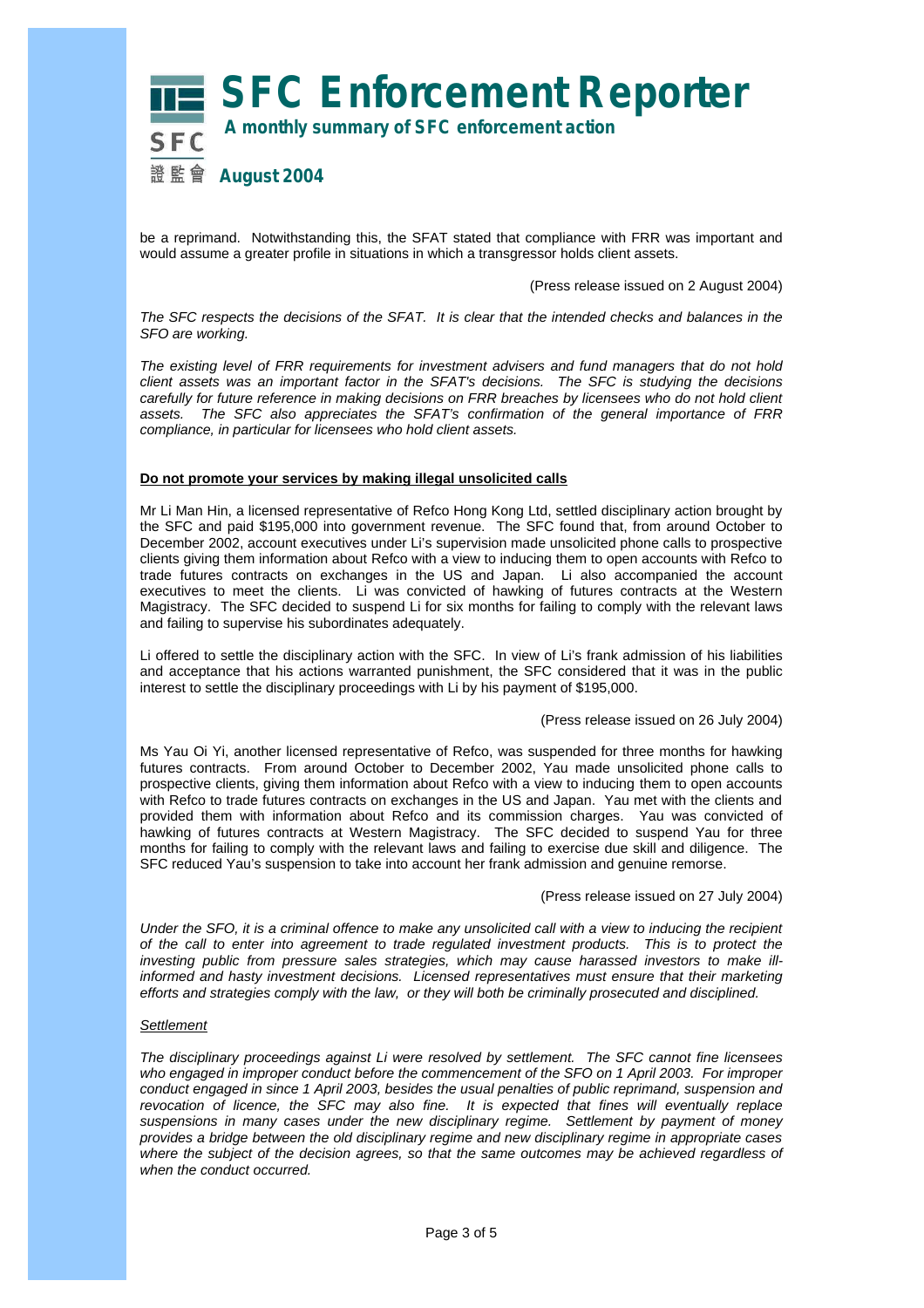# **SFC Enforcement Reporter**

 **A monthly summary of SFC enforcement action**

證 監 曾 **August 2004** 

*The SFC is open to settlement offers by licensees in disciplinary cases and will consider each offer carefully. However, it is in the SFC's sole discretion whether to accept any settlement offer. The SFC is not legally bound to enter into any settlement agreements with licensees. The SFC will settle a case only when it considers that it is in the public interest to do so. For example, the SFC will not settle for a voluntary payment in exchange for a suspension if dishonesty is involved or the person's conduct or attitude suggested that they would be a continuing risk to the investing public. In such circumstances, the SFC is likely to insist on the suspension in order to protect the investing public from the person by excluding them from the industry. The SFC is also unlikely to agree to settle a case by receiving a payment in circumstances serious enough to warrant revocation.* 

#### **Know your clients and handle their account opening properly**

Mr Chu Sung Hei, a licensed representative of Stockwell Securities Ltd, was suspended for 15 weeks. The SFC found that Chu signed as a witness on the accounting opening documents of a client when in fact he never met the client. Chu also failed to verify the identity of a person who gave him instructions over the phone and accepted the instructions. During an interview with the SFC, Chu provided false and misleading information to the SFC by saying that he witnessed the account opening process and he knew that it was his client who gave him instructions over the phone. Later in the same interview, he admitted that this was not the case. Chu received a shorter suspension than originally proposed due to his subsequent admission of his wrongdoings and his co-operation with the SFC.

(Press release issued on 20 July 2004)

Ms Sy Pan Pan, a licensed representative of Core Pacific-Yamaichi Securities (HK) Ltd, was suspended for three months. The SFC found that, in May 2003, Sy signed as a witness on the account opening documents of a client confirming that she had checked the client's identity documents and assessed his financial status, when in fact she had not. Sy recommended to her employer that a margin facility be granted to that client when she did not know the client's financial circumstances. Sy also knew that the person who operated her client's account was a licensed person, but failed to obtain any written consent from the employer of the licensed person. Sy received a shorter suspension than originally proposed because she did not dispute the SFC's findings.

#### (Press release issued on 28 July 2004)

Mr Lau Wai Lun, also a licensed representative of Core Pacific-Yamaichi, was suspended for 15 weeks. The SFC found that, between May and September 2001, Lau failed to obtain sufficient information from his client and made up some information about the client in the account opening documents. Lau did not obtain written authorisation from the client before he allowed a third party to operate the client's account. He also transferred \$2.28 million from the client's account to another party's account in accordance with a third party's instruction without directly verifying with the client. Finally, he deposited a third party's cheque in the client's account in breach of his employer's rules. Lau received a shorter suspension than originally proposed because he did not dispute the SFC's findings.

#### (Press release issued on 28 July 2004)

*Licensees must know their clients well. When handling account opening procedures for a new client, licensees must verify the true identity of the client and check their financial situation, investment experience and objectives. Licensees must ensure that they have obtained genuine and adequate information from the new client. Opening an account for a person whom the licensee has never met, accepting instructions from someone whom they did not know is serious misconduct which normally warrants a suspension.*

*When a client authorises another person to operate his account, oral authorisation is insufficient. Written authorisation must be obtained from the client to avoid any later dispute and to avoid nominee arrangements that may frustrate subsequent investigations. When the authorised person who operates the client's account is an employee of another licensee, written consent must also be obtained from the other licensee. This enables the other licensee to supervise its employee's dealings and to detect if there are any possible trading malpractices by the employee. The conduct of Wong Wing Fai Eric (see p.1 ) shows how important this rule is.*